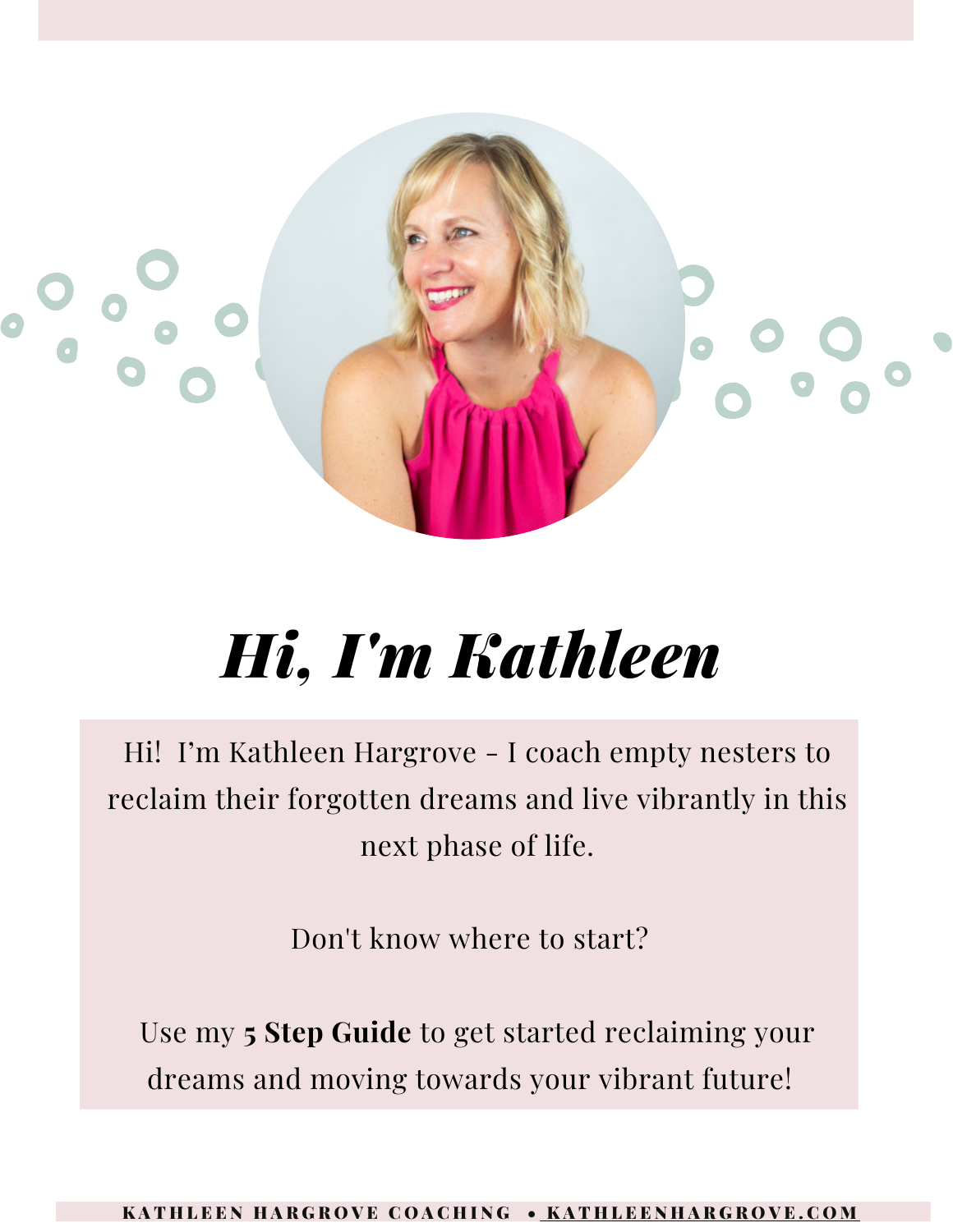I coach women, who have spent the last several years taking care of their families to -

- get organized and find calm in their homes
- update, upgrade and love their image
- learn to stick with goals and realize and achieve their lost dreams

If you are an empty nester, chances are you have spent years taking care of the family. Now your house has left-over sports equipment, games and miscellany from bygone days. Meanwhile, you have let your personal self care and fitness go. Your personal style is gone. But now you are ready, - *ready* to remember those dreams you once had that are stuck in the corners of your memory bank.

If you know you want more but don't know where to start, can't keep going and want some guidance on where to start and what to do, I can help!

My coaching program will give you the action steps and just when you want to stop, I will be there with a coaching call and the new action steps to take!

> *Let's reconnect you to your dream and create a vibrant life in this next stage of life!*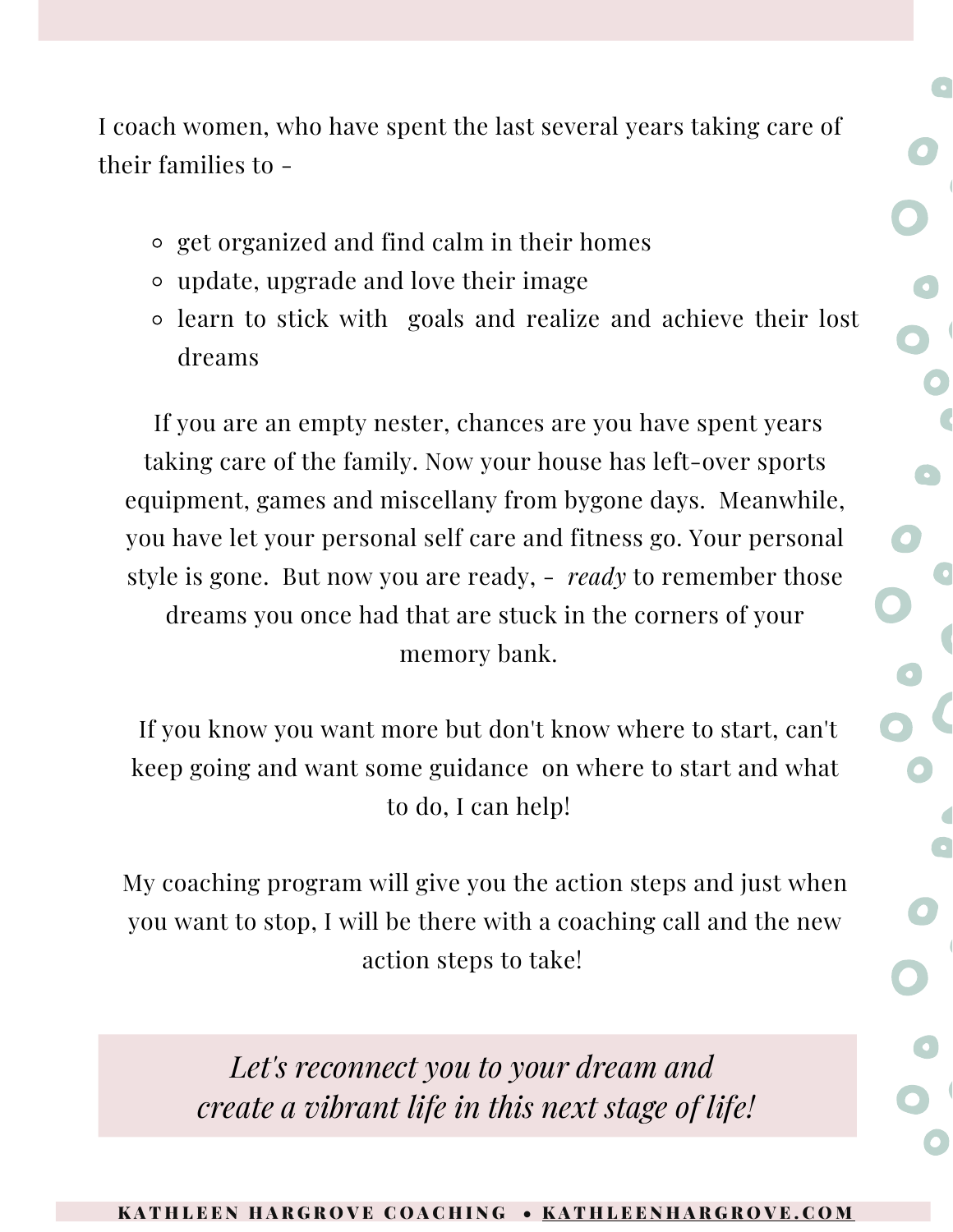# 5 Steps to creating aVibrant Life

### DREAMS AND GOALS -

LIST *ANY* AND *ALL* DREAMS AND GOALS THAT COME TO MIND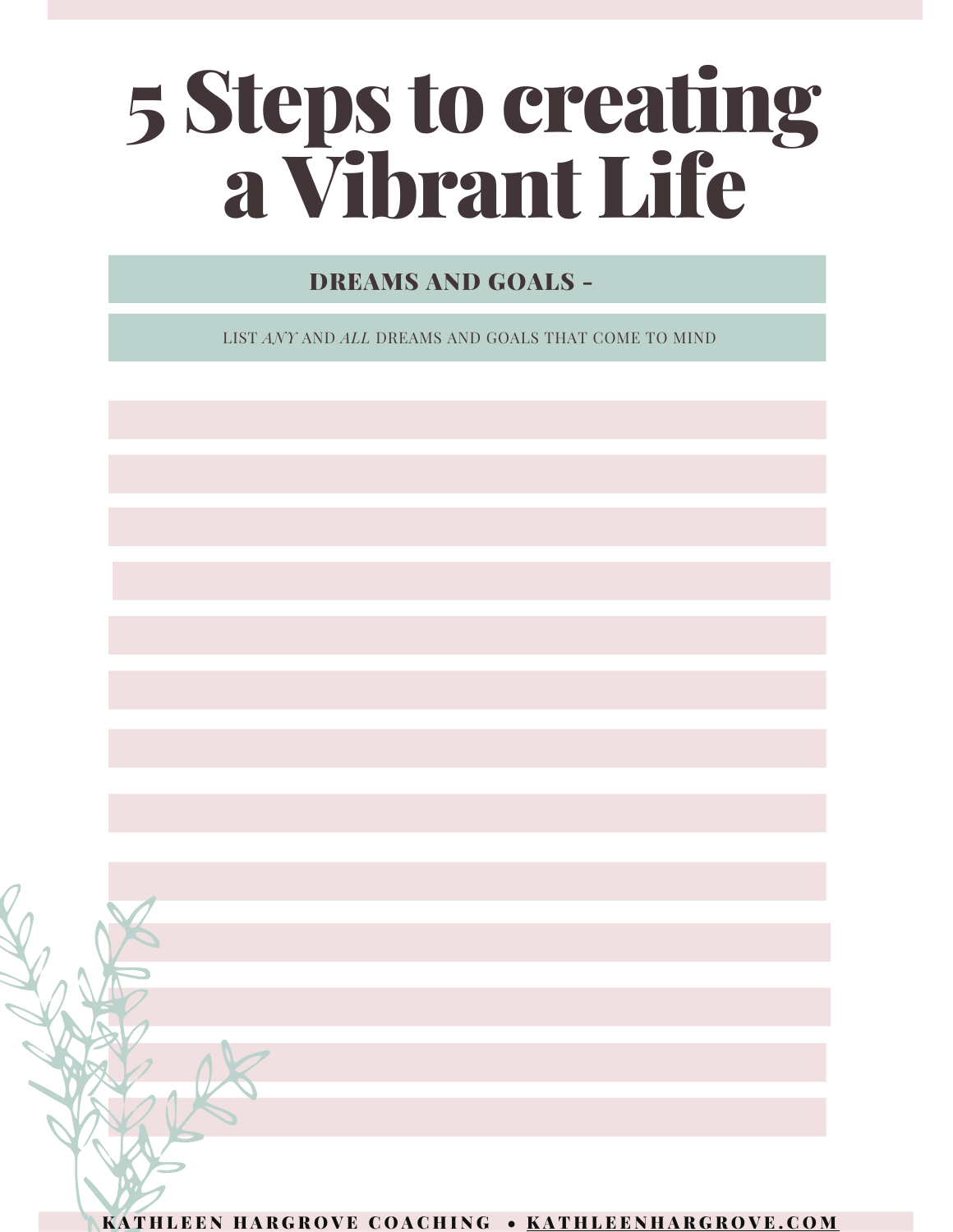### IN 5 YEARS...

WHERE WOULD YOU LIKE TO BE AND WHAT WOULD YOU LIKE TO HAVE ACCOMPLISHED

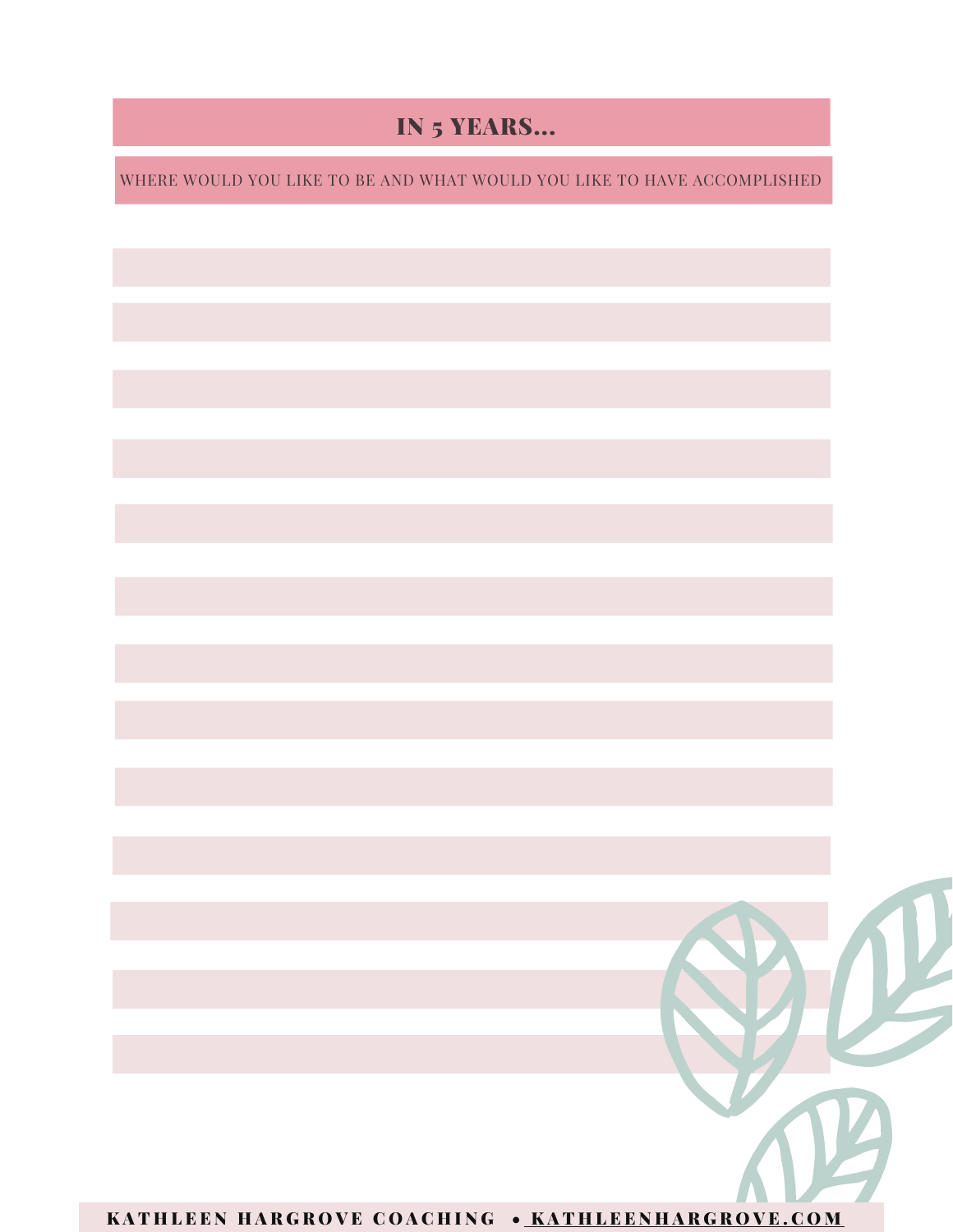### PERSONAL STYLE - REALIZE/REDISCOVER/REINVENT

### DETERMINE YOUR PERSONAL STYLE WITH THE QUESTIONS BELOW



### ORGANIZE YOUR CLOSET

USE THE FLOWCHART BELOW FOR EACH ITEM IN YOUR CLOSET

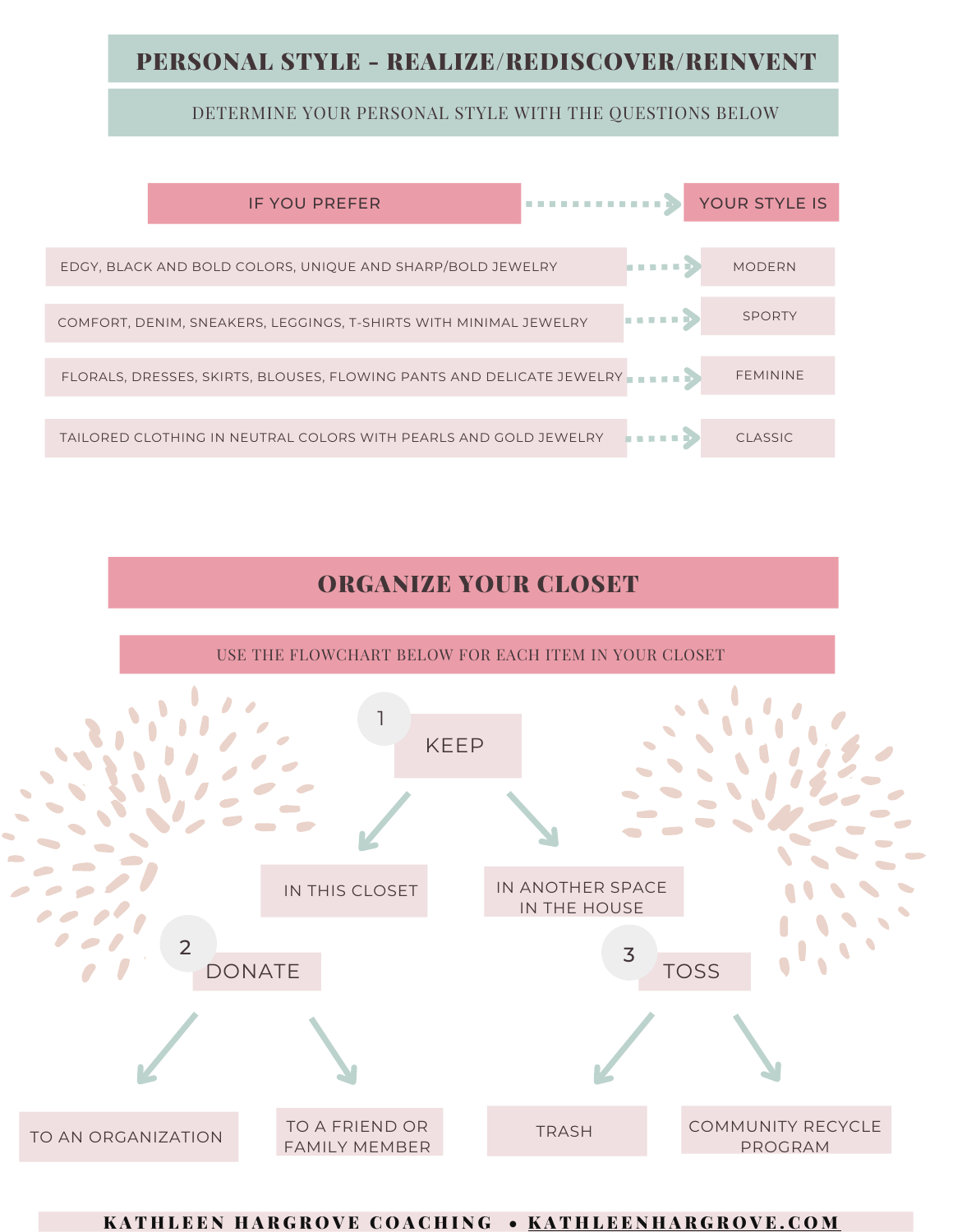# GRATITUDE LIST HAPPINESS BEGINS WITH GRATITUDE - LIST MANY THINGS YOU CAN THINK OF TO BE GRATEFUL FOR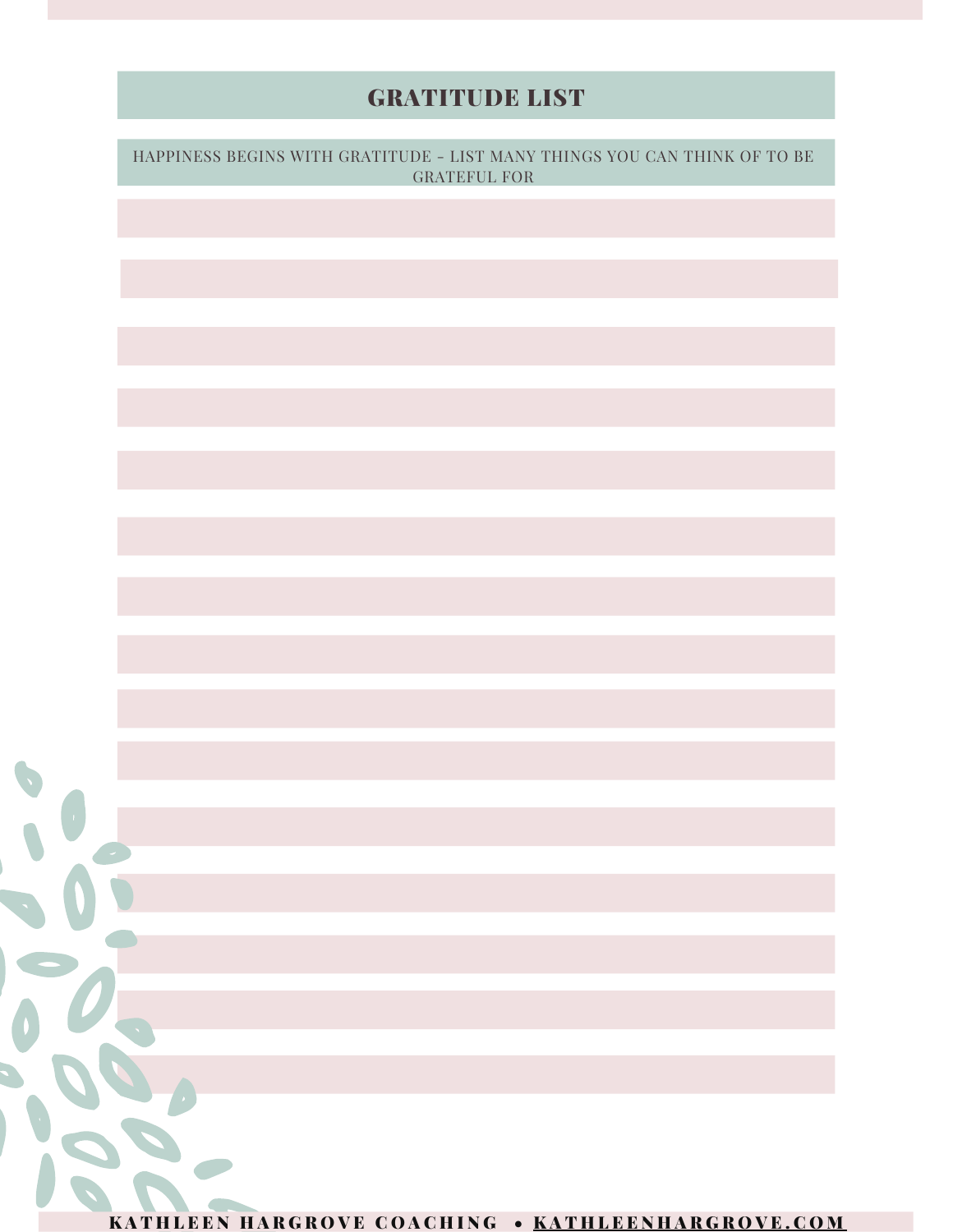

Mark off what you accomplish and make notes below